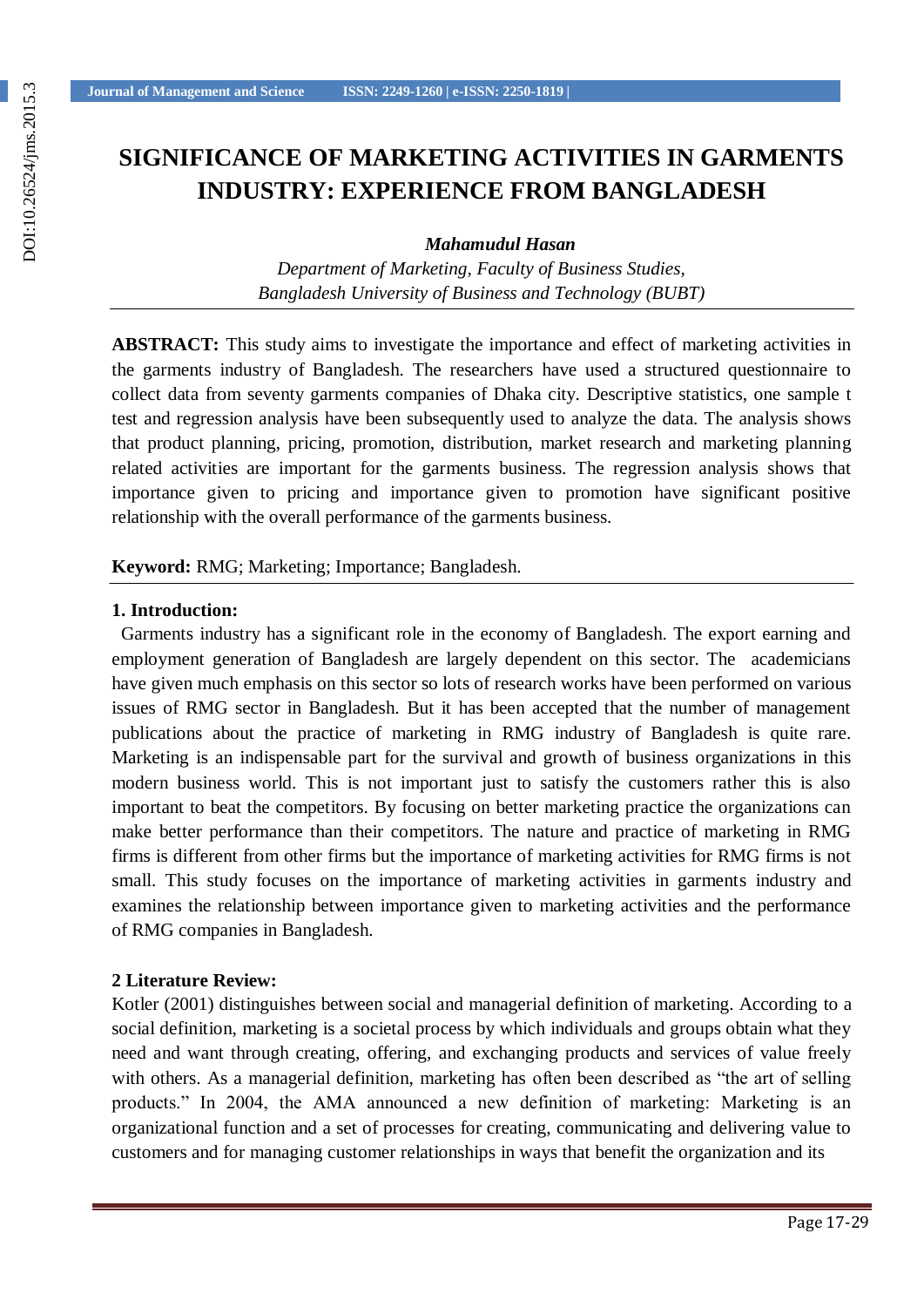stakeholders. The new definition was unveiled at AMA's Summer Educators' Conference in Boston in August 2004 (Keefe, 2004). Urbonavičius et al, (2007) studies how top managers of companies see importance of marketing function as well as certain types of marketing activities. These types include typical areas of 4 P's as well as marketing planning and marketing research activities.

There are numerous studies that analyze specific marketing activities and their relationship with certain aspect of other functions within a company. Many of them discuss relationship between marketing and finance functions, or model financial outcomes of marketing activities (Sheth, Sharma 2001; Uzelac, Sudarevic 2006). Some studies cover the strategic and managerial as-pects of marketing activities, thus integrating managerial perspective into the picture. (Webster, 2005). Slater and Olson (2001) conducts a thorough study of journal articles and marketing management texts to identify the marketing activities that marketing strategy subsumes. They have categorized these activities according to Kotler's (1994) STP (segmentation, targeting, and positioning) framework and McCarthy's (1975) 4Ps (product, price, place, promotion).

Hoefler and keller (2003) discusses about marketing activities and the marketing advantage of strong brands. They categorize marketing activities into product, extensions, price, communications and channels related marketing activities. Their study delves into more detail about how differences in consumer brand knowledge affect the response of consumers to marketing activity.

Millat (2010) states that Garment owners should provide more emphasis to their marketing activities. They should start marketing through trade fair and Internet. They should try to build International reputation.

Kincade, Doris H.; Woodard, Ginger A.; Park, Haesun (2002) studied Buyer–seller relationships for promotional support in the apparel sector which is critical for success. Results indicated that monetary support was regarded as the most important promotional support. A positive and significant correlation was found between items the buyers perceived as important and the frequency of offerings of these items.

Kennedy [2003] pointed out, under the turbulent market such as apparel industry, firms are often dependent on current customers too much. That situation makes the apparel firms less motivated to scan potential market needs. However, by accepting wide variety of models from various customers in short time, a small firm can avoid from overdependence of trade and information on only limited customers.

Završnik and Mumel (2007) found that advertising is one of the most important instruments of marketing communications mix in the clothing industry in Slovenia. Also important are personal selling and sales promotion & public relations. It should be emphasized that a collection of quality and fashionably designed clothes, appropriate prices of products, and appropriate distribution are the preliminary conditions for marketing communication being able to contribute to a company.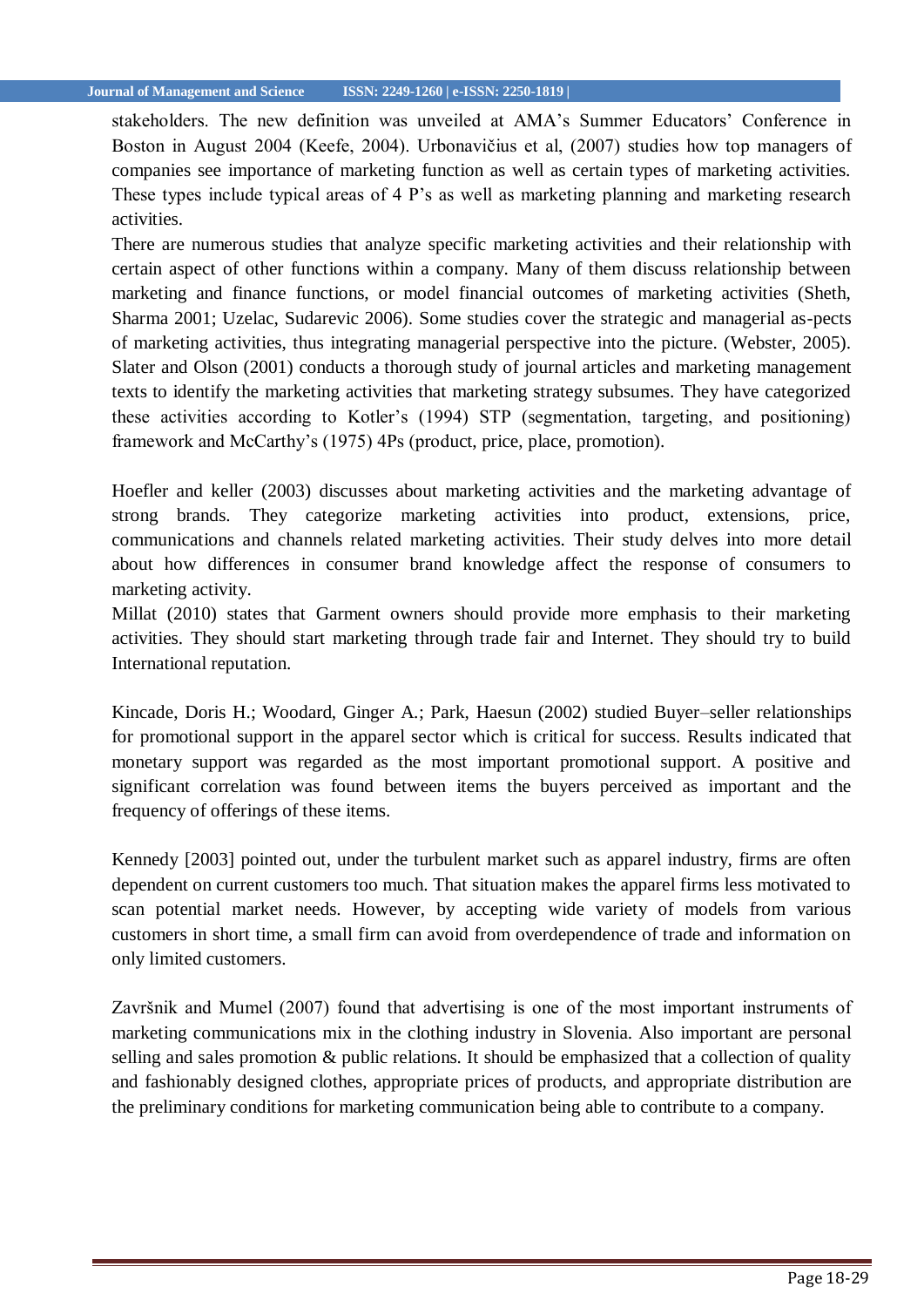### **3. Objectives of the Study:**

The study seeks to achieve the following objectives:

- To know about the importance of marketing activities in garments industry of Bangladesh.
- To know about the relationship between importance given to marketing activities and performance of the garments business.
- To give some recommendations against major findings.

# **4. Methodology of the study**

### 4.1 Formulation of hypotheses

Based on the literatures discussed above and objectives of the study the following hypotheses have been developed:

Hypotheses 1: Product planning is an important marketing activity for Garments business.

Hypotheses 2: Pricing is an important marketing activity for Garments business.

Hypotheses 3: Promotion is an important marketing activity for Garments business.

Hypotheses 4: Distribution is an important marketing activity for Garments business.

Hypotheses 5: Marketing Planning is an important marketing activity for Garments business.

Hypotheses 6: Marketing Research is an important marketing activity for Garments business.

Hypotheses 7: There is a significant relationship between importance given to marketing activities and the performance of garments business.

# 4.2 Study period and data collection

To achieve the objectives of the study both the primary and secondary information have been collected. Secondary information has been collected from journals, newspapers, websites and reports on garments industry of Bangladesh. Survey method of Simple random sampling method has been applied in this study. The study is mainly based on primary data and the study was conducted among garments businesses in Bangladesh from June, 2014 to August, 2014. Data has been collected from 70 garments companies of Dhaka city. The respondents are managers and employees of garments business who are directly employed with marketing activities.

# 4.3 Questionnaire

A structured questionnaire was constructed to capture the importance given to different marketing activities of garments business. Responses to these questions were measured by a five-point Likert scale. For example, "1" denoted as not important at all, "2" denoted as somewhat unimportant, "3" denoted as somewhat important, "4" as very important, and "5" as extremely important. The responses regarding the performance of garments business has been captured through likert-scale.

In order to collect relevant and adequate data it is necessary to follow proper methods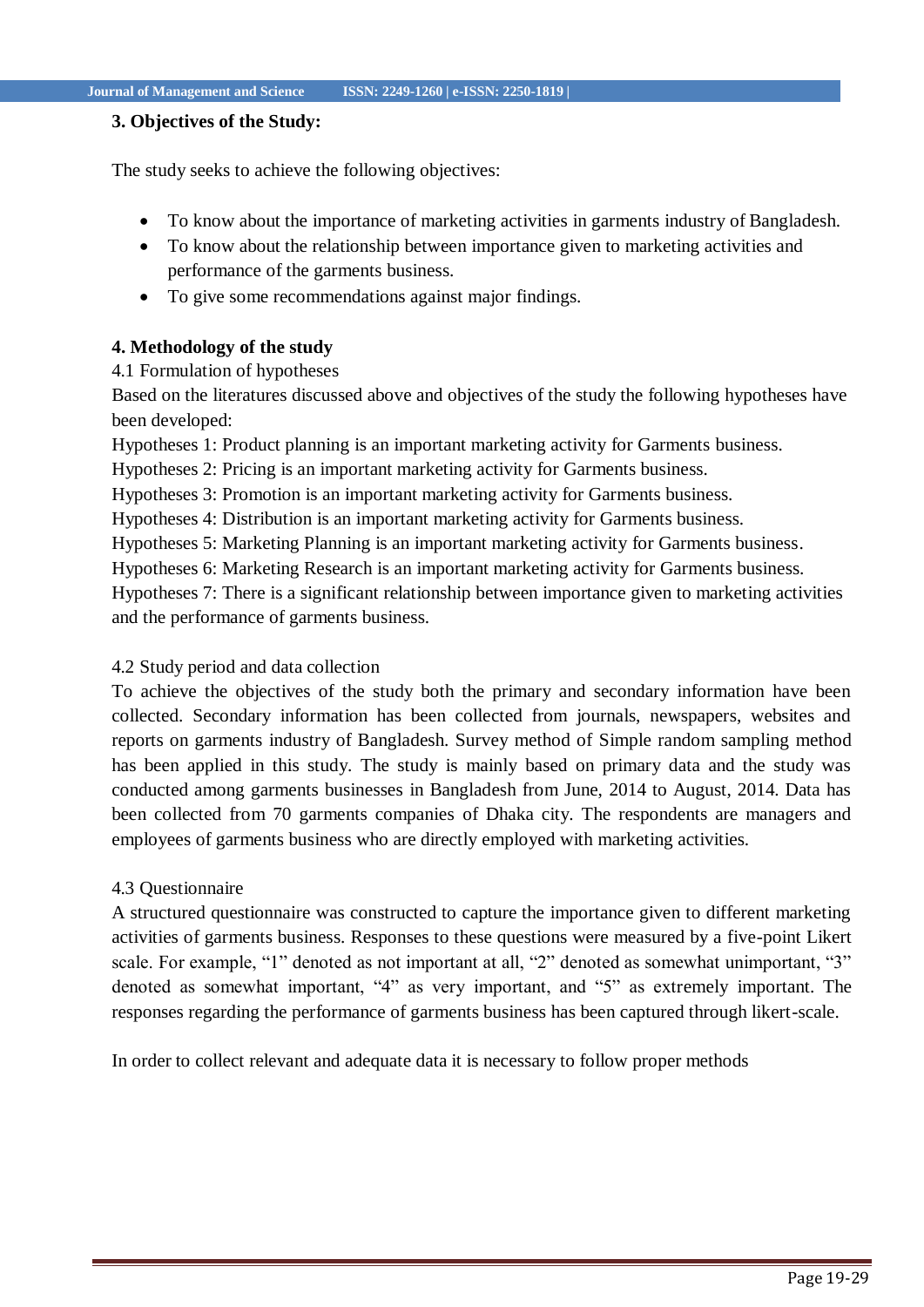# 4.4 Sampling Plan:

Population: All the garments business organizations in Dhaka. The total number is approximately 5000.

Sampling Element: Individual garments business organization.

Sampling Frame: Structured sampling frame was found form the website of BGMEA.

Sampling Procedure: Simple random sampling has been used for selecting the sample. Sample Size: 70 garments companies have been selected as sample.

Data Analysis: Descriptive statistics (mainly average, frequency, percentage) has been applied for analysis. To test the hypotheses one sample T test and regression analysis have been used. Statistical Package for Social Science (SPSS) software used to find out data output.

# **5. An Overview of the Garments Industry in Bangladesh:**

The RMG industry has been Bangladesh's key export industry and a main source of foreign exchange for the last 25 years. As a result of an insulated market guaranteed by Multi-Fibre Agreement  $(MFA)^2$  of General Agreement Tariff and Trade (GATT) and supportive policies of the Government of Bangladesh (GoB), it attained a high profile in terms of foreign exchange earnings, exports, industrialization and contribution to the GDP within a short period. In less than a decade it increased its exports, foreign exchange earnings, and contribution to the GDP by 4.39 %. RMG exports reached a steadfast figure of USD 17.91 billion in fiscal year 2010-2011; accounting more than 78% of national export earnings, which was about 4%-5% of the global total of such exports. It further contributes 10% to the country's GDP. Bangladesh's garment industry provides employment to about than 3.6 million workers which 2.8 million are women (Mahmud R.B., 2012).

Workers in the Bangladesh RMG sector often work long hours for unusually low pay, regardless of laws mandating overtime pay or a minimum wage. The RMG wage level is one of the lowest in the world. Even by South Asian Standards, it remains very low with average hourly wage in Bangladesh being 42%, 50% and 33% at those in India, Nepal and Sri Lanka (Ahamed F., 2011).

RMG industry shows a spectacular growth in exports the last two decades, US dollar 12 million in 1984/85 to US dollar 12.35 billion in the last 2008/2009. According to a report of US state of labor in September 2009 the garments sector of Bangladesh is totally free from Child labor and forced labor. The garments industry Accounts for 78% of country's export earnings. This sector contributes more than 10% to GDP and is playing a lead role to alleviate poverty through skills development and employment generation.

Around 20 million people are directly and indirectly depending on this sector for their immediate livelihoods. Garments manufacturers offer Competitive price with international quality standard. The sector has State-of-the-art factories with good housekeeping and social standards.

This industry has Superiority in lower end niche as well as plenty of suppliers doing brand items[.\(www.bgmea.com .](http://www.bgmea.com/)bd, 2014).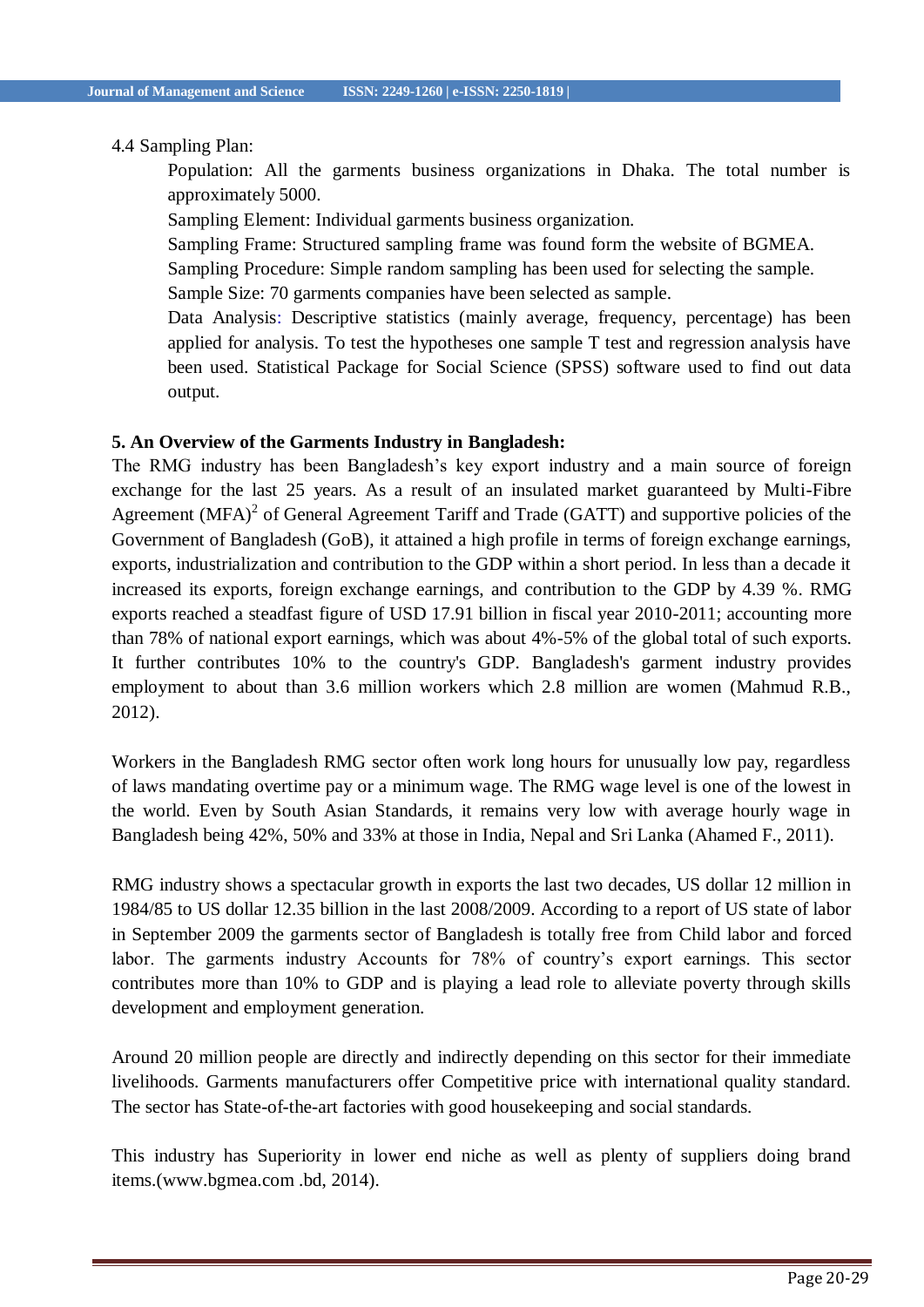Leading international retailers, especially from the value sector, started to source in Bangladesh already in the 1980s. Over time, buyers have strengthened their sourcing base by shifting toward direct sourcing and opening their own local offices in Dhaka and Chittagong. Of the European and US buyers McKinsey surveyed, 72 percent of those with activities in Bangladesh source directly. The high share is confirmed by the suppliers  $-69$  percent of the surveyed suppliers focus on working directly with international buyers. Bangladesh offers the two main "hard" advantages – price and capacity. It provides satisfactory quality levels, especially in value and entry-level midmarket products, While acceptable speed and risk levels can be achieved through careful management. (Berg et al, 2011).

# **6. Results and Discussions:**

| <b>Statements</b>                             | <b>Not</b>                     | Somewhat    | Somewhat  | Very      | Extremely |
|-----------------------------------------------|--------------------------------|-------------|-----------|-----------|-----------|
|                                               | important at<br>all            | unimportant | Important | important | important |
| Product                                       |                                |             |           |           |           |
| 1. Ensuring product quality for the           |                                |             | 4%        | 6%        | 90%       |
| buyers.                                       |                                |             |           |           |           |
| 2. Offering product of latest design          |                                |             | 20%       | 32%       | 48%       |
| and style.                                    |                                |             |           |           |           |
| 3. Attractive packaging of product.           |                                | 6%          | 34%       | 36%       | 24%       |
| Developing innovative new<br>$\overline{4}$ . |                                | 2%          | 24%       | 48%       | 26%       |
| products.                                     |                                |             |           |           |           |
| Distribution                                  | <b>Not</b>                     | Somewhat    | Somewhat  | Very      | Extremely |
|                                               | important at                   | unimportant | Important | important | important |
|                                               | all                            |             |           |           |           |
| 1. Distributing your product through          | 2%                             | 4%          | 26%       | 26%       | 42%       |
| best middlemen.                               |                                |             |           |           |           |
| 2. Using quick transportation system          |                                |             | 2%        | 10%       | 88%       |
| to send the products to buyers.               |                                |             |           |           |           |
| Using<br>efficient<br>inventory<br>3.         |                                | 4%          |           | 34%       | 62%       |
| management system.                            |                                |             |           |           |           |
| Pricing:                                      | <b>Not</b>                     | Somewhat    | Somewhat  | Very      | Extremely |
|                                               | important at<br>$\mathbf{all}$ | unimportant | Important | important | important |
| 1. Pricing below the other garments           |                                |             | 12%       | 34%       | 54%       |
| companies.                                    |                                |             |           |           |           |
| 2. Providing discounts to the buyers.         |                                | 2%          | 8%        | 42%       | 38%       |
|                                               |                                |             |           |           |           |
| Promotion:                                    | <b>Not</b>                     | Somewhat    | Somewhat  | Very      | Extremely |
|                                               | important at                   | unimportant | Important | important | important |
|                                               | all                            |             |           |           |           |
| Generating<br>high<br>quality<br>1.           | 94%                            | 4%          | 2%        |           |           |
| advertisements in newspapers, radio,          |                                |             |           |           |           |

# **Table 1 Frequency distribution**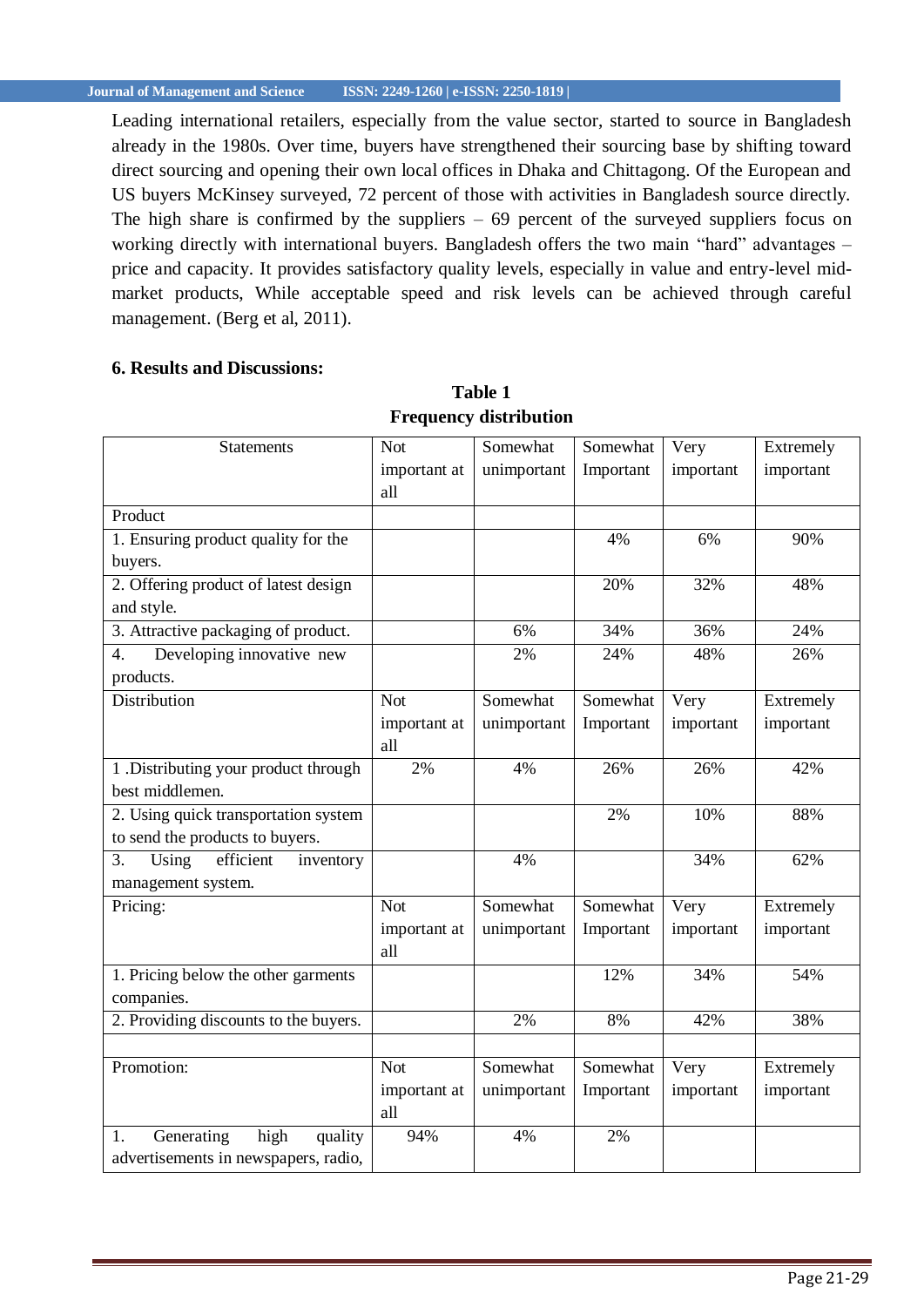**Journal of Management and Science ISSN: 2249-1260 | e-ISSN: 2250-1819 |** 

| Television.                            |              |             |           |           |           |
|----------------------------------------|--------------|-------------|-----------|-----------|-----------|
| communication<br>Web/Internet<br>2.    |              |             | 8%        | 20%       | 72%       |
| with buyers.                           |              |             |           |           |           |
| 3. Highly skilled and knowledgeable    |              |             | 2%        | 16%       | 82%       |
| sales person/sales representative      |              |             |           |           |           |
| who will communicate with buyer.       |              |             |           |           |           |
|                                        |              |             |           |           |           |
| <b>Market Research</b>                 | <b>Not</b>   | Somewhat    | Somewhat  | Very      | Extremely |
|                                        | important at | unimportant | Important | important | important |
|                                        | all          |             |           |           |           |
| Systematically<br>1.<br>learn<br>about |              | 4%          | 28%       | 24%       | 44%       |
| customers.                             |              |             |           |           |           |
| 2. Analyzing competitor actions and    |              |             | 30%       | 38%       | 32%       |
| objectives.                            |              |             |           |           |           |
| 3. Collecting information about        |              |             | 26%       | 34%       | 40%       |
| garments industry trends.              |              |             |           |           |           |
|                                        |              |             |           |           |           |
| Marketing Planning                     | <b>Not</b>   | Somewhat    | Somewhat  | Very      | Extremely |
|                                        | important at | unimportant | Important | important | important |
|                                        | all          |             |           |           |           |
| 1. Developing plan to attract and      |              |             |           | 42%       | 58%       |
| satisfy buyers.                        |              |             |           |           |           |
| 2. Developing plan about products,     |              | 2%          | 4%        | 42%       | 52%       |
| price, place and distribution.         |              |             |           |           |           |
| 3. Developing marketing planning       |              | 2%          | 12%       | 56%       | 30%       |
| document.                              |              |             |           |           |           |

The above table shows the frequency distribution of the statements about the importance of marketing activities in garments industry of Bangladesh. The table demonstrates that most of the respondents consider product, price, promotion, distribution, market research and marketing planning related activities important for their firms.

# 6.1 Hypotheses testing

Hypotheses 1: Product planning is an important marketing activity for Garments business.

H0: Product planning is not an important marketing activity for garments business.

H1: Product planning is an important marketing activity in garments business.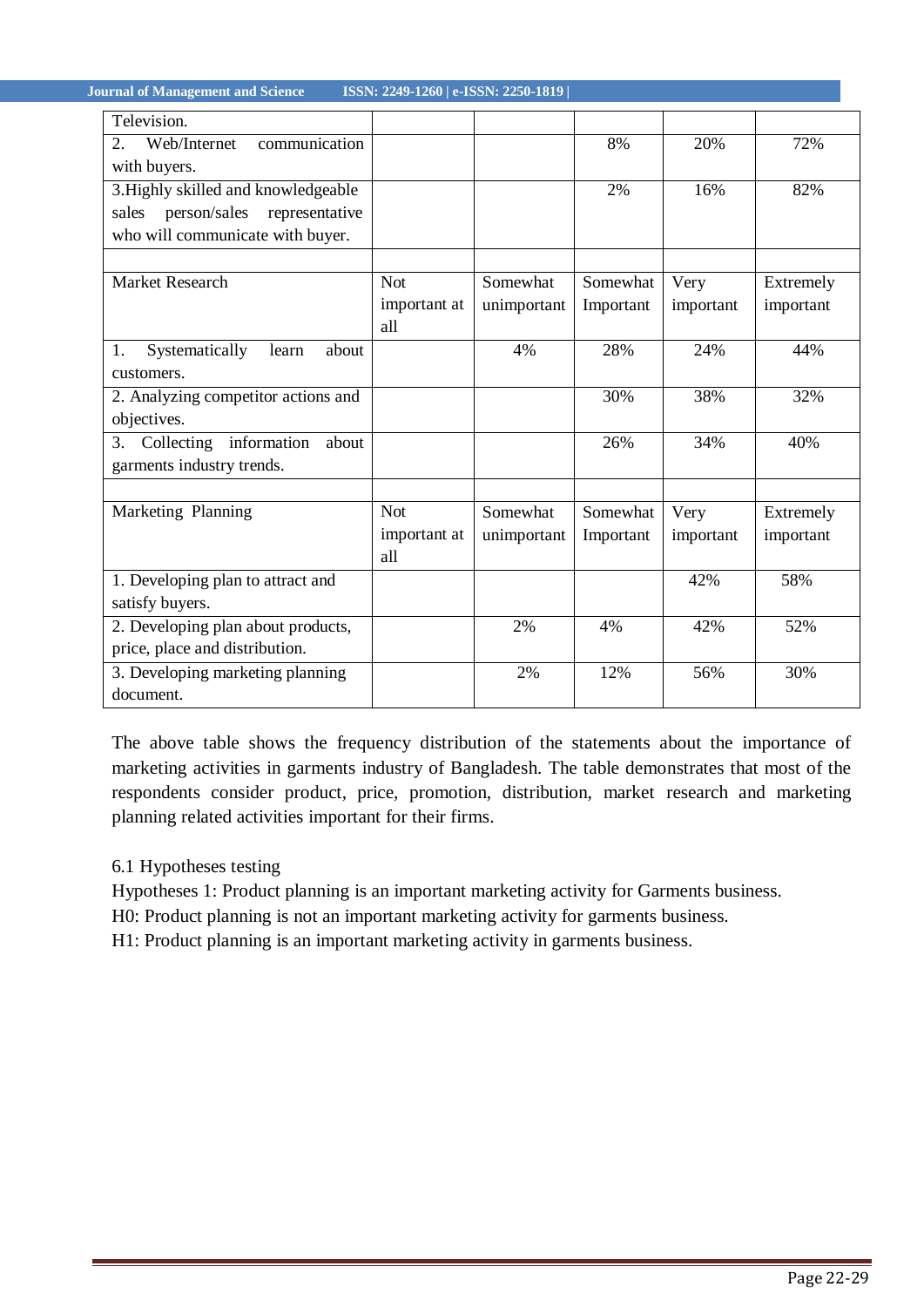|                                                         |        | Test Value = $3$ |            |                   |        |                                              |  |  |  |  |
|---------------------------------------------------------|--------|------------------|------------|-------------------|--------|----------------------------------------------|--|--|--|--|
|                                                         |        |                  | $Sig. (2-$ | Mean<br>Differenc |        | 95% Confidence Interval of<br>the Difference |  |  |  |  |
|                                                         | t      | df               | tailed)    | $\epsilon$        | Lower  | Upper                                        |  |  |  |  |
| Ensuring product quality                                | 24.628 | 49               | .000       | 1.82000           | 1.6715 | 1.9685                                       |  |  |  |  |
| offering<br>of<br>product<br>latest<br>design and style | 11.552 | 49               | .000       | 1.28000           | 1.0573 | 1.5027                                       |  |  |  |  |
| packaging<br>Attractive<br>of<br>product                | 6.216  | 49               | .000       | .78000            | .5278  | 1.0322                                       |  |  |  |  |
| innovative<br>Developing<br>new<br>product              | 9.011  | 49               | .000       | .98000            | .7614  | 1.1986                                       |  |  |  |  |

**Table 2 One-Sample Test**

The above table analyzes that product planning is an important marketing activity for the garments organizations in Bangladesh. This hypothesis is dependent on four more other variables which were tested as separate hypotheses. All the hypotheses are significantly accepted according to our one sample t-test as the significance of calculated value (.000), for all the four hypotheses (table 24), is less than critical value (0.05). So we can conclude that product planning is an important marketing activity for the garments organizations.

Hypotheses 2: Distribution is an important marketing activity for Garments business.

H0: Distribution is not an important marketing activity for garments business.

H1: Distribution is an important marketing activity for garments business.

|                                                                     | Test Value = $3$ |    |            |            |                                              |        |  |  |
|---------------------------------------------------------------------|------------------|----|------------|------------|----------------------------------------------|--------|--|--|
|                                                                     |                  |    | Sig. $(2-$ | Mean       | 95% Confidence Interval<br>of the Difference |        |  |  |
|                                                                     | t                | df | tailed)    | Difference | Lower                                        | Upper  |  |  |
| Distributing product through best<br>middlemen                      | 7.07149          |    | .000       | 1.02000    | .7301                                        | 1.3099 |  |  |
| Using quick transportation system<br>to send the products to buyers | 32.509 49        |    | .000       | 1.86000    | 1.7450                                       | 1.9750 |  |  |
| Using<br>efficient<br>inventory<br>management system                | 19.44249         |    | .000       | 1.58000    | 1.4167                                       | 1.7433 |  |  |

**Table : 3 One-Sample Test**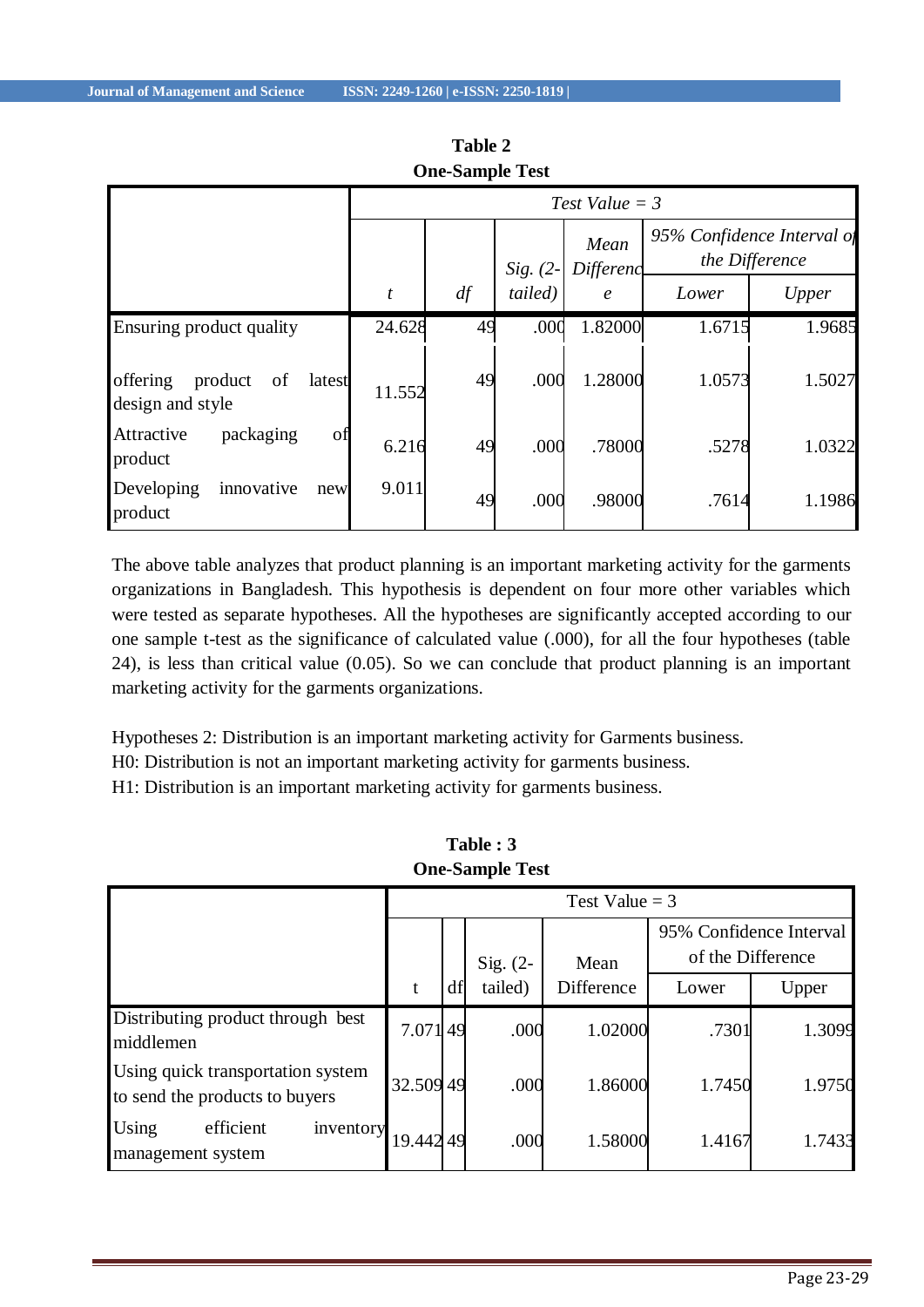The second hypothesis (table 3) is also getting acceptance at 5% significant level as all of its variables which were converted into different hypotheses are producing calculated value less than 5%. The actual value of all the hypotheses is 0.00. So we can conclude that distribution planning is an important marketing activity for the garments organizations.

Hypotheses 3: Pricing is an important marketing activity for Garments business.

H0: Pricing is not an important marketing activity for garments business.

H1: Pricing is an important marketing activity for garments business.

### **Table: 4**

### **One-Sample Test**

|                                                 |           |    | Sig. $(2-$ | Mean       |        | 95% Confidence Interval of the<br>Difference |
|-------------------------------------------------|-----------|----|------------|------------|--------|----------------------------------------------|
|                                                 |           | df | tailed)    | Difference | Lower  | Upper                                        |
| Pricing<br>below<br>other<br>garments comapnies | 14.294 49 |    | .000       | 1.42000    | 1.2204 | 1.6196                                       |
| Providing discounts to the<br>buyers            | 10.359 49 |    | .000       | 1.16000    | .9350  | 1.3850                                       |

The above table analyzes whether pricing is an important marketing activity for the garments organizations in Bangladesh or not. This hypothesis is dependent on two variables which were tested as separate hypotheses. All the hypotheses are significantly accepted according to our one sample t-test as the calculated value (.000), for all the two hypotheses (table 26), is less than critical value (0.05). So we can conclude that pricing is an important marketing activity for the garments organizations.

Hypotheses 4: Promotion is an important marketing activity for Garments business.

H0: Promotion is not an important marketing activity for Garments business.

H1: Promotion is an important marketing activity for Garments business.

**Table: 5**

|                                                                       | Test Value = $3$ |    |            |            |           |                                              |  |  |  |
|-----------------------------------------------------------------------|------------------|----|------------|------------|-----------|----------------------------------------------|--|--|--|
|                                                                       |                  |    | Sig. $(2-$ | Mean       |           | 95% Confidence Interval of<br>the Difference |  |  |  |
|                                                                       | t                | df | tailed)    | Difference | Lower     | Upper                                        |  |  |  |
| Generating high quality advertisements in<br>media                    | 39.876           | 49 | .000       | $-1.92000$ | $-2.0168$ | $-1.8232$                                    |  |  |  |
| Web/Internet communication with buyers                                | 18.373 49        |    | .000       | 1.64000    | 1.4606    | 1.8194                                       |  |  |  |
| Highly skilled and knowledgeable sales<br>person/sales representative | 28.174 49        |    | .000       | 1.80000    | 1.6716    | 1.9284                                       |  |  |  |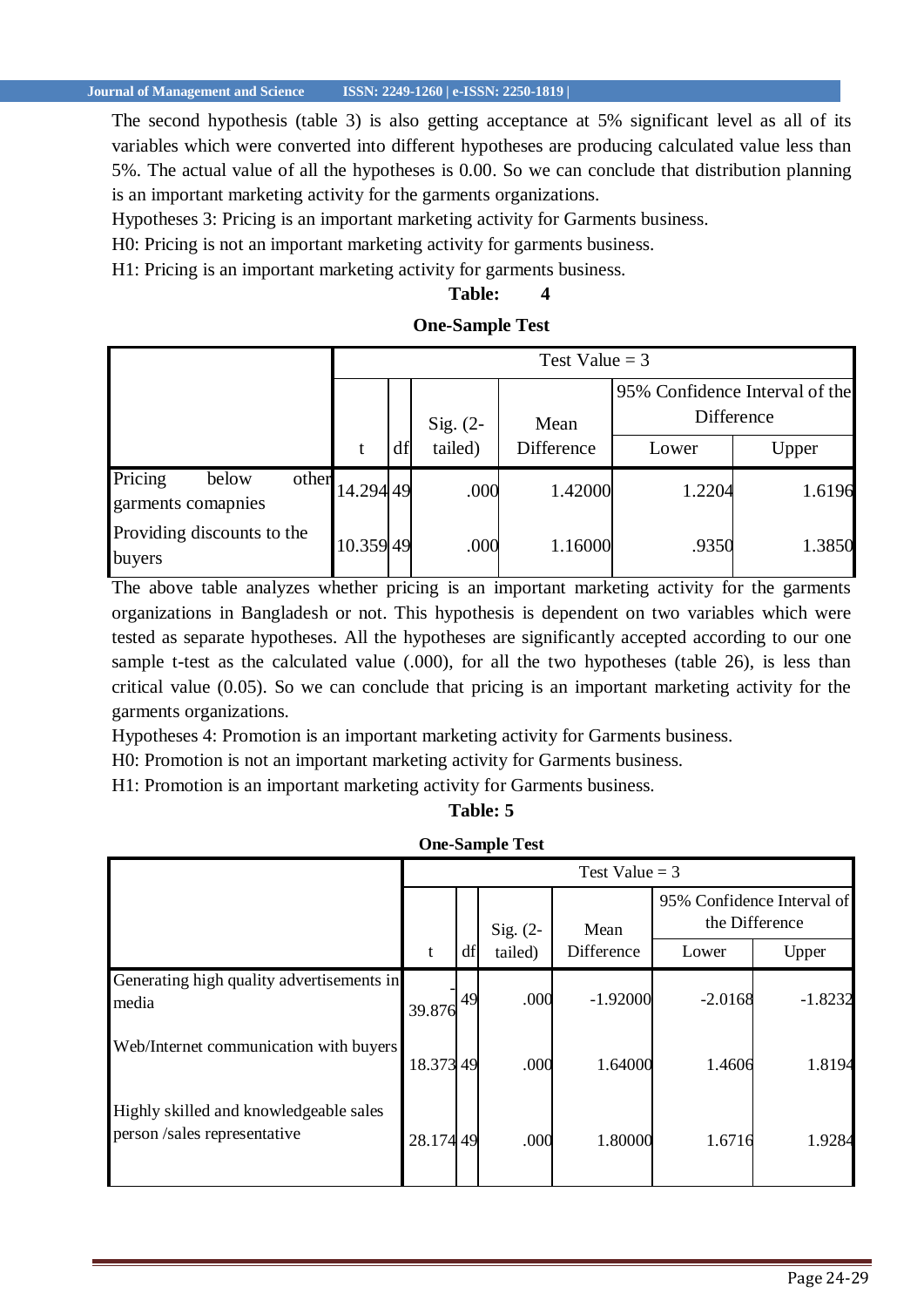This hypothesis (table 5) testifies whether promotion is an important marketing activity for the garments industry or not. With calculated value less than the critical value  $(0.00<0.05)$ , the broken down hypotheses are well accepted (table27). So we can conclude that promotion is an important marketing activity for the garments business. The table shows the negative t value for the generation of high quality advertisements in media which indicates that this is not important for the promotion of garments business.

Hypotheses 5 Market research is an important marketing activity for Garments business H0: Market research is not an important marketing activity for Garments business.

H1: Market research is an important marketing activity for Garments business.

|                                                                | Test Value = $3$ |    |            |            |                                              |        |  |  |
|----------------------------------------------------------------|------------------|----|------------|------------|----------------------------------------------|--------|--|--|
|                                                                |                  |    | Sig. $(2-$ | Mean       | 95% Confidence Interval of<br>the Difference |        |  |  |
|                                                                | t                | df | tailed)    | Difference | Lower                                        | Upper  |  |  |
| systematically<br>learn<br>about<br>customers                  | 8.088 49         |    | .000       | 1.08000    | .8117                                        | 1.3483 |  |  |
| Analyzing competitor actions and<br>objectives                 | 9.07149          |    | .000       | 1.02000    | .7940                                        | 1.2460 |  |  |
| information<br>Collecting<br>about<br>garments industry trends | 9.97249          |    | .000       | 1.14000    | .9103                                        | 1.3697 |  |  |

**Table 6 One-Sample Test**

The fifth hypothesis is dealing with the importance of market research on garments businesses. This hypothesis (table 28) is accepted as the three variables have produced the calculated value less than the critical value  $(0.00<0.05)$ .

Hypotheses 6: Marketing planning is an important marketing activity for Garments business

H0: Marketing planning is not an important marketing activity for Garments business.

H1: Marketing planning is an important marketing activity for Garments business.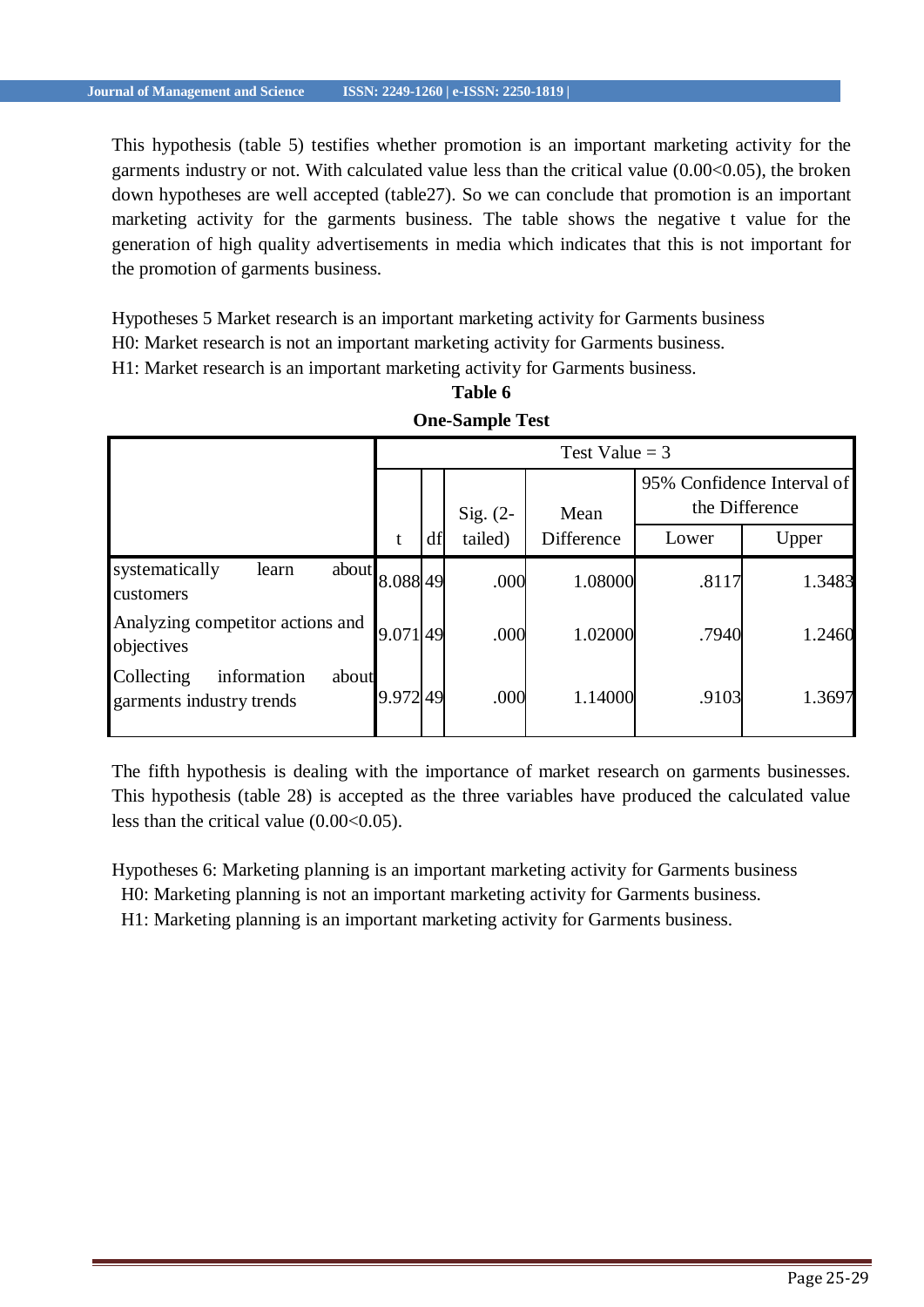| <b>Table: 7</b>        |  |
|------------------------|--|
| <b>One-Sample Test</b> |  |

|                                                                  | Test Value = $3$ |    |            |            |        |                                              |  |  |
|------------------------------------------------------------------|------------------|----|------------|------------|--------|----------------------------------------------|--|--|
|                                                                  |                  |    | Sig. $(2-$ | Mean       |        | 95% Confidence Interval of<br>the Difference |  |  |
|                                                                  |                  | df | tailed)    | Difference | Lower  | Upper                                        |  |  |
| Developing plan to attract and<br>satisfy buyers                 | 22.409 49        |    | .000       | 1.58000    | 1.4383 | 1.7217                                       |  |  |
| Developing plan about products,<br>price, place and distribution | 15.08749         |    | .000       | 1.44000    | 1.2482 | 1.6318                                       |  |  |
| marketing<br>Developing<br>planning<br>document                  | 11.513 49        |    | .000       | 1.14000    | .9410  | 1.3390                                       |  |  |

The above table analyzes that Marketing planning is an important marketing activity for the garments organizations in Bangladesh. This hypothesis is dependent on three variables which were tested as separate hypotheses. All the hypotheses are significantly accepted according to our one sample t-test as the calculated value (.000), for all the three hypotheses (table 29), is less than critical value (0.05). So we can conclude that marketing planning is an important marketing activity for the garments organizations.

Hypotheses 7:

H0: There is no relationship between Importance given to marketing activities and the performance of the Garments business.

H1: There is significant relationship between Importance given to marketing activities and the performance of the Garments business.

# **Table 8**

### **Model Summary**

|                |      | Model R   R Square Adjusted R Square Std. Error of the Estimate |
|----------------|------|-----------------------------------------------------------------|
| $.477^{\rm a}$ | .290 | .45541                                                          |

The value of  $R2 = 0.327$  or 32.7% variation in the dependent variables can be explained by the regression model. The value of adjusted  $R2 = 0.290$  or 29% Adjusted R2 suggested that, addition of the other independent variables do not make a contribution in explaining the variation in the dependent variable.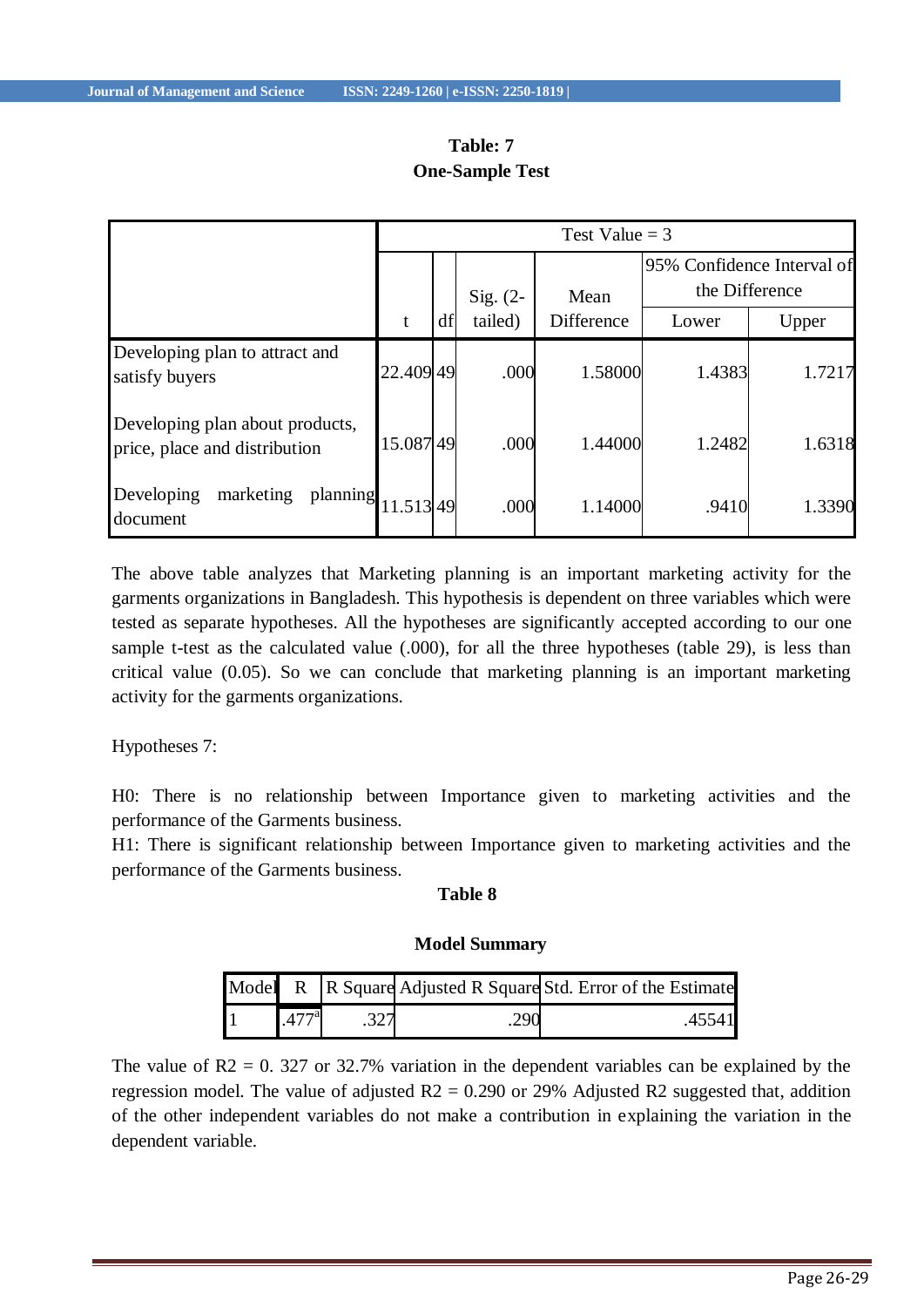# **Table 9**

| Model |            | Sum of<br>Squares | df | Mean Square | F      | Sig.              |
|-------|------------|-------------------|----|-------------|--------|-------------------|
|       | Regression | 2.625             |    | .437        | 22.109 | .002 <sup>a</sup> |
|       | Residual   | 8.918             | 43 | .207        |        |                   |
|       | Total      | 11.543            | 49 |             |        |                   |

**ANOVA<sup>b</sup>**

a. Predictors: (Constant), Importance of marketing planning, Importance of Distribution, Importance of promotion, Importance of product, Importance of marketing research, Importance of Pricing

b. Dependent Variable: Performance of the company

Model summary (see Table 8) and the ANOVA summary (see Table 9) indicate that the overall model of the six independent variables is significantly related to the performance  $[{\rm R2} = .327, {\rm F} (6,$  $43$ ) = 22.109, p<.005]. Therefore, the hypothesis, that the 6 predictor variables (i.e., Importance of marketing planning, Importance of Distribution, Importance of promotion, Importance of product, Importance of marketing research, Importance of Pricing) have significant relationship with performance of garments business.

|       |                                           |         | <b>Unstandardized Coefficients</b> | Standardized<br>Coefficients |          |      |
|-------|-------------------------------------------|---------|------------------------------------|------------------------------|----------|------|
| Model |                                           | B       | Std. Error                         | Beta                         | t        | Sig. |
|       | (Constant)                                | 1.771   | 1.124                              |                              | 1.576    | .122 |
|       | given<br>Importance<br>to<br>product      | .125    | .146                               | .128                         | .858     | .395 |
|       | given<br>Importance<br>to<br>Distribution | .059    | .145                               | .057                         | .408     | .686 |
|       | <b>Importance of Pricing</b>              | .142    | .130                               | .178                         | 1.095    | .02  |
|       | Importance of promotion                   | .676    | .225                               | .408                         | 3.001    | .004 |
|       | Importance of marketing<br>research       | $-.171$ | .116                               | $-.238$                      | $-1.476$ | .147 |
|       | Importance of marketing<br>planning       | $-.107$ | .155                               | $-.110$                      | $-.692$  | .493 |

# **Table 10**

**Coefficients**

a. Dependent Variable: Performance of the garments business.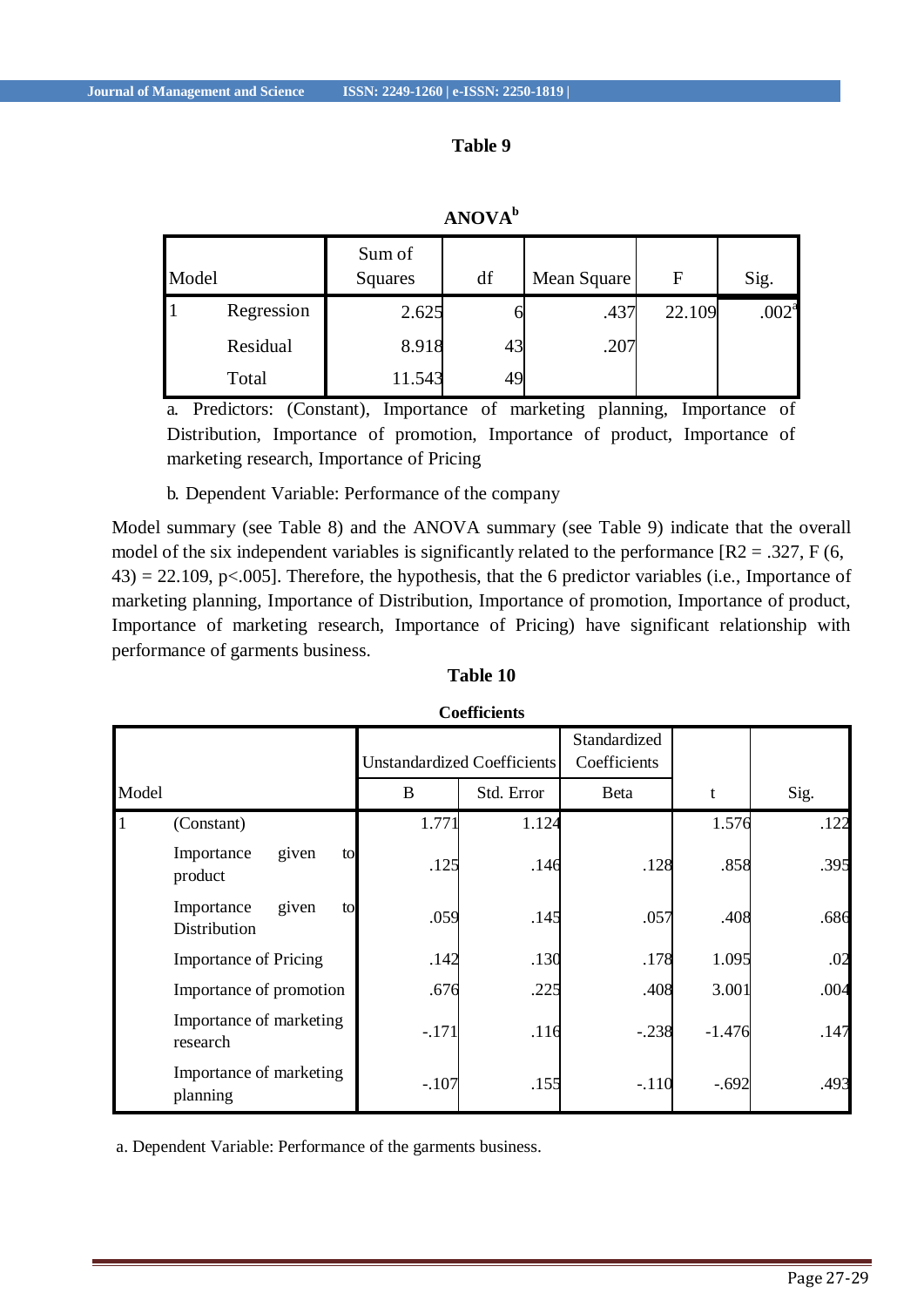While applying the regression approach (see Table 10), two variables (i.e., Importance of pricing and Importance of promotion) were significant in predicting the performance of garments businesses.

The regression analysis of this study explains the relationship between importance given to marketing activities and performance of the company. The analysis reveals that there is a significant positive relationship between the importance given to marketing activities and performance of the garments business wherever importance given to pricing and product are found to be significant.

The research result provides some significant findings. Product planning is an important marketing activity for garments industry. Ensuring product quality, maintaining latest design and style, attractive packaging and developing innovative new product is important for the garments organizations. Distribution holds a key role in marketing activities of garments industry. Distributing product through best middlemen, using quick transportation system and efficient inventory management system is vital for the garments business. Pricing below other competitors and providing discounts to the buyers is crucial for the garments business. The role of promotion in garments business is significant though it's nature is somewhat different. Highly skilled salesperson and web communication with buyers is significant for the garments industry. The fifth hypotheses exposed the imperative of market research in garments industry by verifying three variables which are found significant in one sample t-test.

### **Conclusion and Recommendations:**

The nature of the marketing functions in garments business is somewhat dissimilar from the marketing of other products. However, the importance of core marketing activities is not little for garments business. Proper emphasis should be given to the marketing activities of garments business. Supply chain or procurement department is not very strong in garments organization which causes that the merchandisers procure all the raw materials of garments. For that reason the merchandisers become unable to meet the lead time. So supply chain department should be strong enough to release the pressure from the merchandisers. Quality assurance system should be modernized because quality is the top priority of all international buyers. Garments companies should set the competitive price for their product and should provide discounts to the buyers. The promotion of garments product is not so easy because here the role of mass media is not significant for that reason the garments companies depend on merchandisers and well qualified salespeople. Highly skilled and knowledgeable sales person or sales representative should be appointed who can deal with professional buyers. Web communication with buyers and online Dealings is essential for the success of garments business for that reason technological development and the exploitation of Internet is a must.